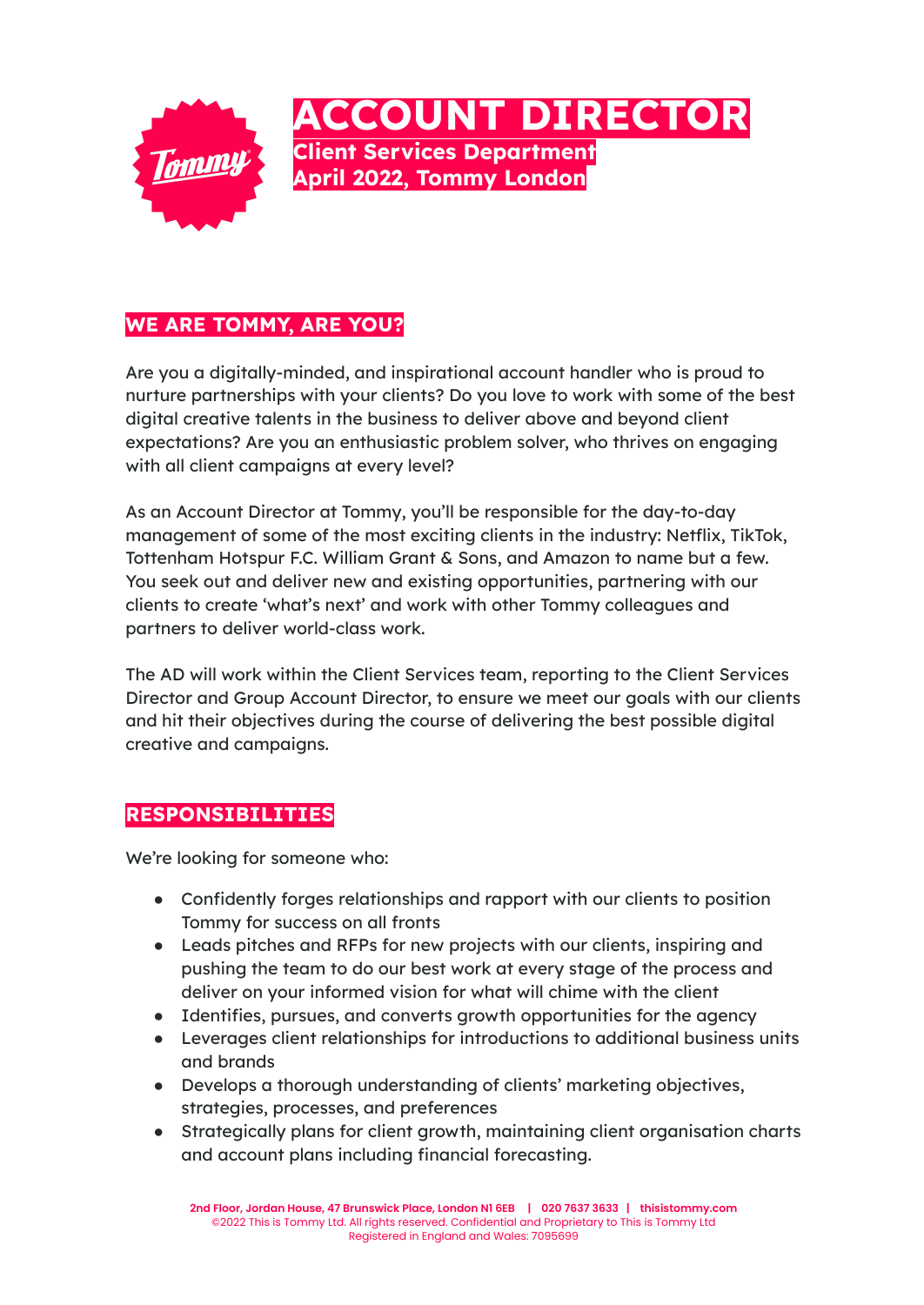- Able to convince clients of the value of annual planning sessions. Ensures visibility of all major client initiatives over 12 months
- Focuses on both the clients' and agency's objectives throughout the process of a project and continually helps to steward both our internal teams and the client to keep this top of mind
- Works closely with creative and strategic leadership, taking an overall account-level view of the work at all times
- Won't forget about the next by purely focusing on the now
- Liaise with our offices in Los Angeles and Singapore to ensure efficiencies across our global accounts

## **QUALIFICATIONS AND EXPERIENCE**

The right candidate will have/be:

- Extensive account management experience at a leading digital agency or similar organisation
- A successful track record of building exceptional client relationships; the necessary capability, presence, and professionalism to inspire confidence and credibility with clients and colleagues
- Commercially and entrepreneurially minded and driven by achieving and exceeding targets
- Proven track record of growing clients and proactively selling in work
- An excellent understanding and experience of web/internet and marketing; experience in business strategy, information design, creative design, and web technology, as well as a broad understanding of marketing/advertising elements of campaigns, annual plans, strategic goals, and brand awareness
- Excellent verbal, written, presentation, and communication skills with the ability to write outstanding proposals
- A deep understanding and awareness of project development and experience tying project goals to business goals
- Strong organisational, conflict-resolution, and problem-solving skills
- Positive interpersonal, communication, and team-player skills
- A hunger to learn, do great work and push themselves